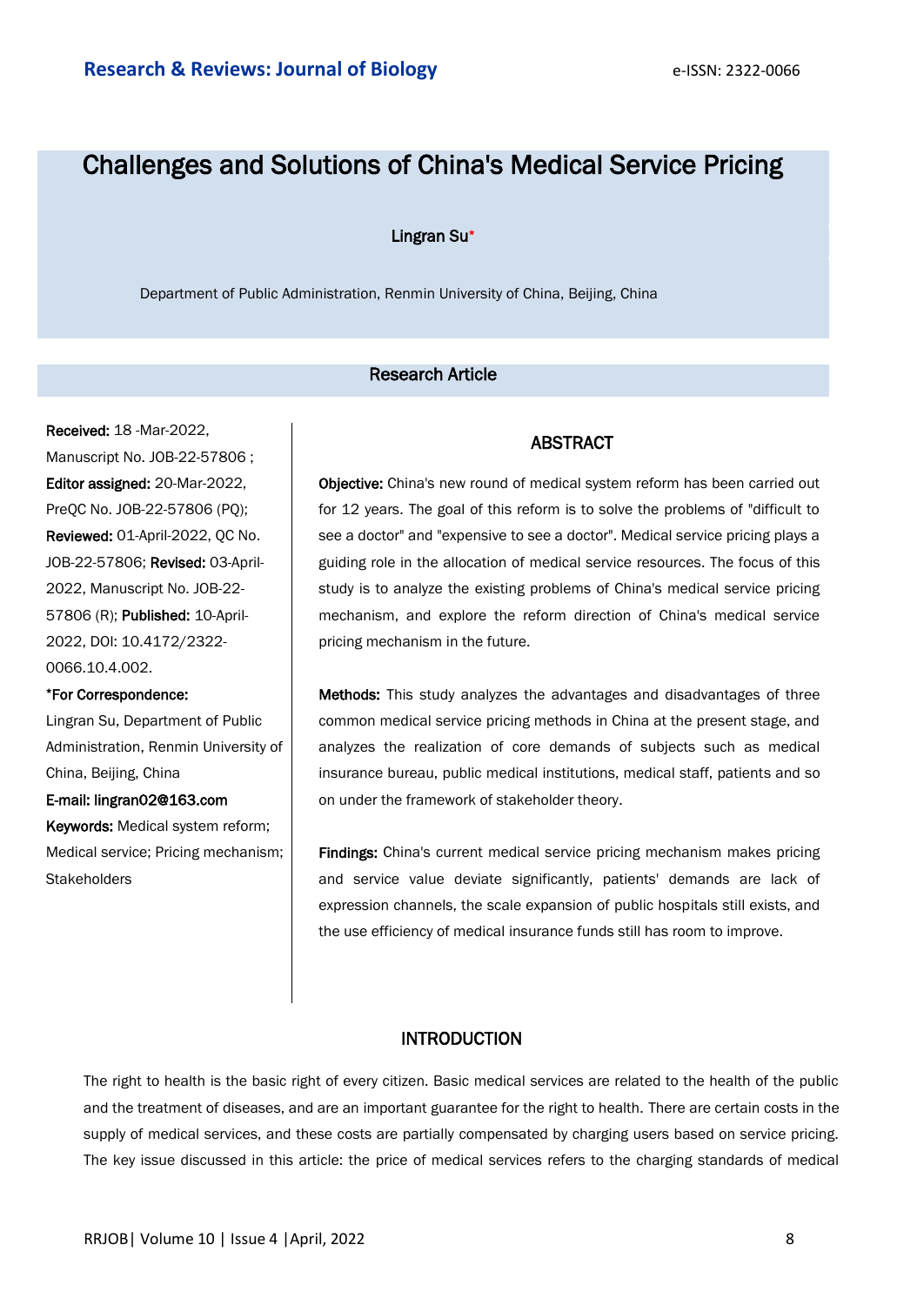service items provided by medical institutions to patients, including outpatient, hospitalization, various examinations, treatments, inspections, and surgical items. Medical service providers in China mainly include public medical institutions and private medical institutions.

# MATERIALS AND METHODS

#### Importance of medical service price reform in China

Medical services can be divided into basic medical services and special medical services according to the level of demand for medical services. This research pays more attention to the pricing of basic medical services with inclusive nature, and focuses on the pricing of medical services of public medical institutions, that is, when public medical institutions provide patients with outpatient services, hospitalization, various examinations, treatments, inspections, and surgical items. Basic medical services are non-exclusive and non-administrative. Basic medical services are the product of the joint investment of certain human resources, medical equipment, medical consumables and other resources. Different types of medical services contain different proportions of various resources, which can be roughly divided into two types, human resource-led and medical equipment-led. Outpatient, hospitalization, treatment, inspection, surgery and other services are human resource-led medical services because they mainly rely on the professional knowledge and experience of medical workers. Although various inspections also require a certain amount of human, the degree of dependence is relatively high, and it belongs to medical equipment-led medical services.

In the early days of the founding of the People's Republic of China, basic medical services were fully supported by the public finances, and all people enjoyed free medical care. However, free medical care for all people has brought a huge burden to the national finance and cannot be sustained. In the 1980s, China began medical market reforms. The government allowed public hospitals to charge 15% of the purchase price of medicines to make up for the lack of operating costs. Basic public medical care began to gradually deviate from its public welfare nature. After realizing the unsuccessful reform of the market-based medical system, China started a new round of medical system reform in 2009, aiming to reverse the distortion of medical pricing caused by the previous marketization, and to fundamentally solve the problem of "difficult medical care" and The problem of "expensive medical treatment"<sup>[1]</sup>

Price is the adjustment method of resource allocation. Although medical service pricing is different from complete market-based pricing, it also plays the role of guiding resource rationing. The so-called "difficult to see a doctor" reflects the status quo that patients cannot meet their medical needs. Objectively speaking, there is not much difference between the total supply and total demand of public medical services in China. However, there are obvious differences in medical equipment, doctors' quality, and diagnosis ability in different levels of public hospitals in China, and this difference has not been fully reflected through pricing. Therefore, patients are more willing to choose high-level public hospitals for treatment. The high-quality medical services have been in short supply for a long time, which has gradually evolved into the widely criticized "difficult to see a doctor" problem. At the same time, as the hard-to-find scene of the top hospitals in big cities, it is the moncosity and brain drain of the local-level public medical institutions [1]. The current medical service resources cannot fully meet the needs of the people, and resource runs and waste of resources coexist, which poses a challenge for further deepening the reform of the medical system.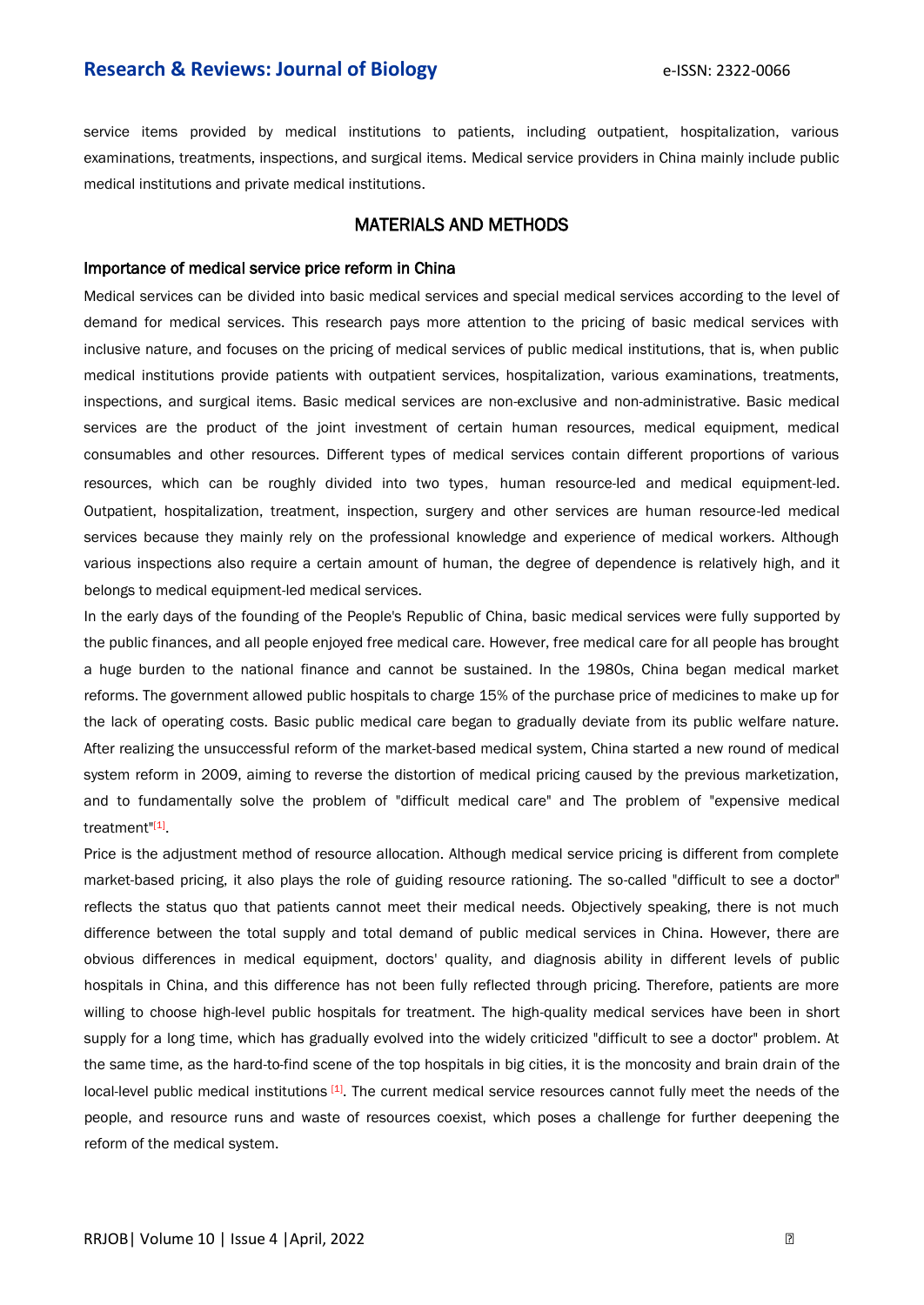Expensive medical treatment is a long-standing social problem in China. Around the world, some welfare countries implement a universal free medical care system. However, while enjoying free medical services, patients have to bear the cost of waiting for a long time and being unable to obtain timely diagnosis and surgical treatment. Objectively speaking, the pricing of medical services in China is not higher than the world average. In other words, the problem of "expensive medical care" is a social problem extended by the subjective feelings of patients and families under the background of the times such as the social environment and the level of economic development. In reality, there are indeed some major diseases that require higher treatment costs, leading to poverty in some families due to illness in China; at the same time, the pricing level of medical services in the planned economy affects the public's acceptance and expectations of medical service charges. When there is a big difference between reality and psychological expectations, there will be subjective judgments that the medical service charges are too high and the medical economic pressure is too great. Therefore, it is not difficult to conclude that the key to solving the problem of "expensive medical care" in China lies in reducing the people's psychological burden on medical services. At this stage, China has implemented a differential pricing system for different levels of medical institutions in the pricing of medical care services, but the differences in the pricing of medical services of different levels of hospitals are not clear enough. Faced with their own or family members' illnesses, the vast majority of residents still choose to go to high-level hospitals for high-quality and timely treatment. It can be said that part of the problem of "expensive medical care" is caused by the unreasonable allocation of medical service resources. In addition, since the vast majority of residents enjoy medical insurance for urban employees, urban residents or rural residents, they only need to pay for the part borne by them after receiving medical services. The most direct impact on their experience of seeing a doctor is the level of self-pay part of the fee. Therefore, the problem of "expensive medical care" is also related to the proportion of medical insurance payment. Increasing the proportion of medical insurance reimbursement will help reduce the financial burden of patients. All in all, lowering the price of medical services or increasing the proportion of medical insurance payments will reduce the pressure on patients to pay for themselves and alleviate the problem of "expensive medical care".

Since the new round of medical reform in 2009, China has successively implemented measures such as the cancellation of drug mark-up pilots, the national promotion of zero mark up for medicines, centralized procurement of consumables, and zero mark up sales of consumables<sup>[2]</sup>. Through a series of reforms, the prices of medicines and some consumables have been significantly reduced. Take heart stents, a common medical consumable, as an example. Because the procurement method has changed from independent hospital procurement to centralized procurement across the country, the final transaction price dropped from the previous 10,000 yuan (1,500 US dollars) to 700 (106 US dollars) yuan, which has aroused widespread concern in the society.

In China, the main income of public medical institutions before the new round of medical reform is mainly composed of three parts: drug sales income, medical service income and financial subsidies. After the elimination of drug markups and zero mark up sales of consumables, public hospitals can only rely on financial subsidies and medical service income to maintain their daily operations [3]. According to policy regulations, financial subsidies only make up for 80% of the income loss caused by the cancellation of bonuses, and the remaining 20% will be internally solved by adjusting the price of medical services and improving the level of hospital management. For a long time, China's medical service organizations have performed poorly in terms of refined and scientific management. Public hospitals are unable to accurately control operations, and problems such as waste of resources and materials and insufficient information technology are more prominent; most public hospitals cannot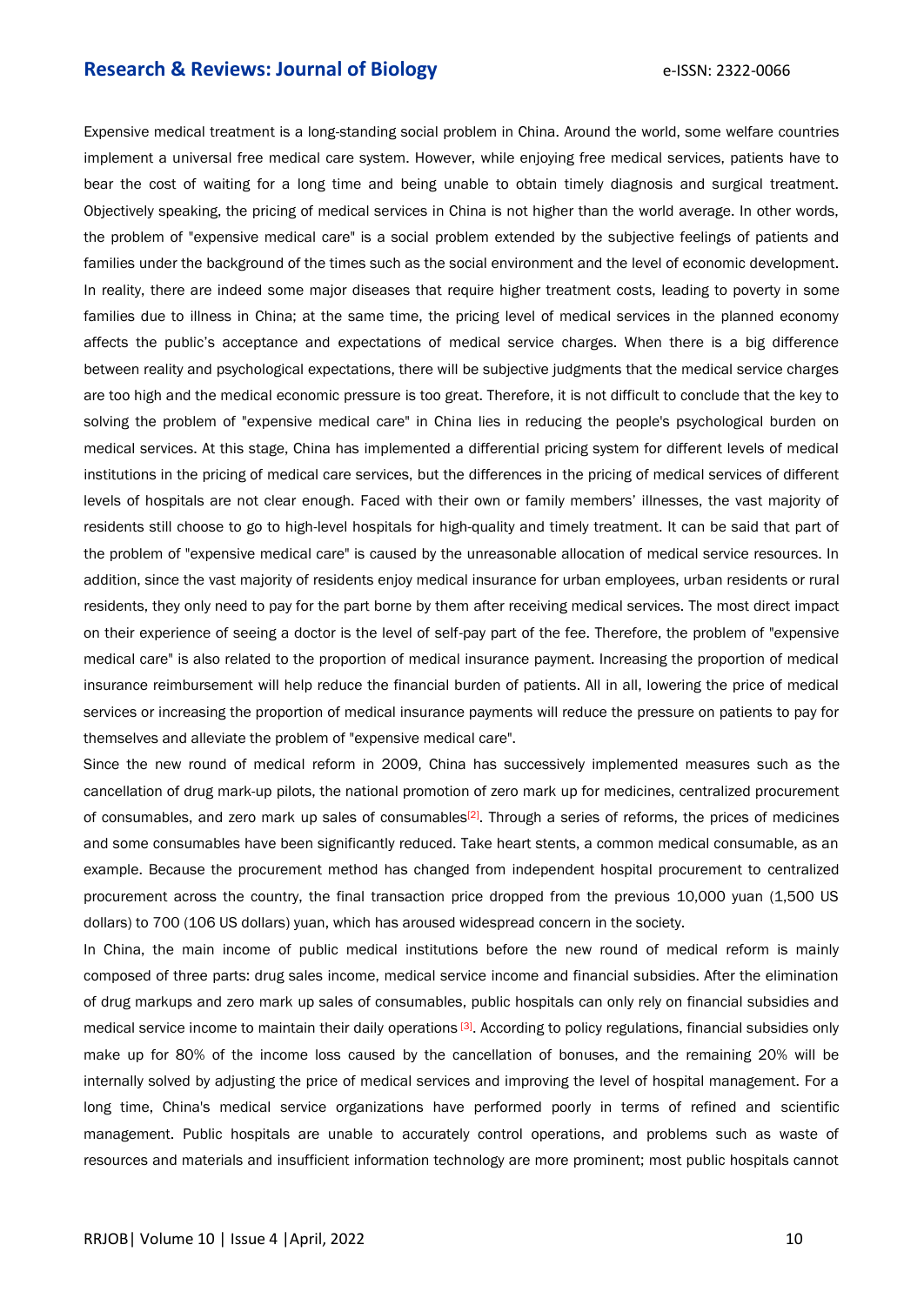effectively reduce costs and make up for losses by improving internal management in the short term. Although public medical institutions are of a public welfare nature, their operating costs are also a large expenditure that cannot be ignored. If they cannot make ends meet for a long time, the supply of medical services is bound to be greatly affected, which will harm citizens' rights and interests.

The cancellation of drug additions has been promoted nationwide in China and has effectively reduced the price of drugs, which has received a relatively positive response. As a pioneer in the reform of the medical system, the reform of drug prices has laid a good foundation for a new round of reform of the medical system. Compared with medicines, medical consumables have a wide range of varieties and complex parameters, and reforms are difficult to achieve in one step. However, the tone of centralized procurement has been established and medical consumables with more mature technology and obvious therapeutic effects will gradually be included in the national centralized procurement catalog [4]. In the brand-new procurement model, the Medical Security Bureau, on behalf of the majority of patients, negotiates with medical consumables suppliers through its super-large procurement volume advantages, and obtains substantial reductions in consumables prices through favorable conditions such as timely payment. Under the attractiveness of China's huge market, many domestic and foreign manufacturers have lowered their stance, greatly reduced prices, and showed sincerity in negotiation and cooperation, and finally reached a win-win situation under the premise of ensuring supply capacity and product quality. In the transformation of the procurement model, both medical institutions and patients have benefited. Medical institutions will receive advance payment of medical insurance and reduce economic pressure. In addition, due to the price reduction of consumables, the doctor-patient relationship is more harmonious and the treatment effect is improved. As far as patients are concerned, they can receive interventional treatments with definite curative effects within the scope of economic affordability, the economic burden brought by medicines and consumables has been significantly reduced, and the availability of basic medical services has been significantly improved. Based on the clear direction of the reform of medicines and consumables, the reform of medical service pricing will surely become the focus and difficulty of the future medical reform, which is related to the allocation of resources of public medical institutions, the mobilization of medical staff, and the medical care needed by patients, the adequacy and accessibility of services and the pressure of medical insurance payment.

#### The main pricing model of medical services in China

In addition to general commodity characteristics, medical service has its particularities. Generally speaking, medical service pricing methods can be divided into three types: cost-oriented pricing, demand-oriented pricing and competition-oriented pricing. Among them, the cost-based pricing method is more traditional, mostly used in nonprofit hospitals, and basic medical service items are directly priced at cost. In the era when the public finance undertakes all basic medical services, the pricing of China's medical services is only symbolic, focusing on the national financial affordability and the public welfare nature of medical services, and has no direct relationship with the technical and professional value of medical services. Although two rounds of medical system reforms have been carried out since then, the basic principles of China's medical service pricing have not changed. With the development of the times and the reference of advanced international experience, different regions of China have tried in terms of specific pricing methods. So far, there is no unified pricing method in China. Generally speaking, the mainstream medical service pricing models in practice include cost pricing, value pricing and reference pricing. Cost pricing method: Cost pricing refers to pricing based on the results of medical service cost estimation. In the specific operation, professionals divide the hospital medical service cost estimation into three levels: hospital cost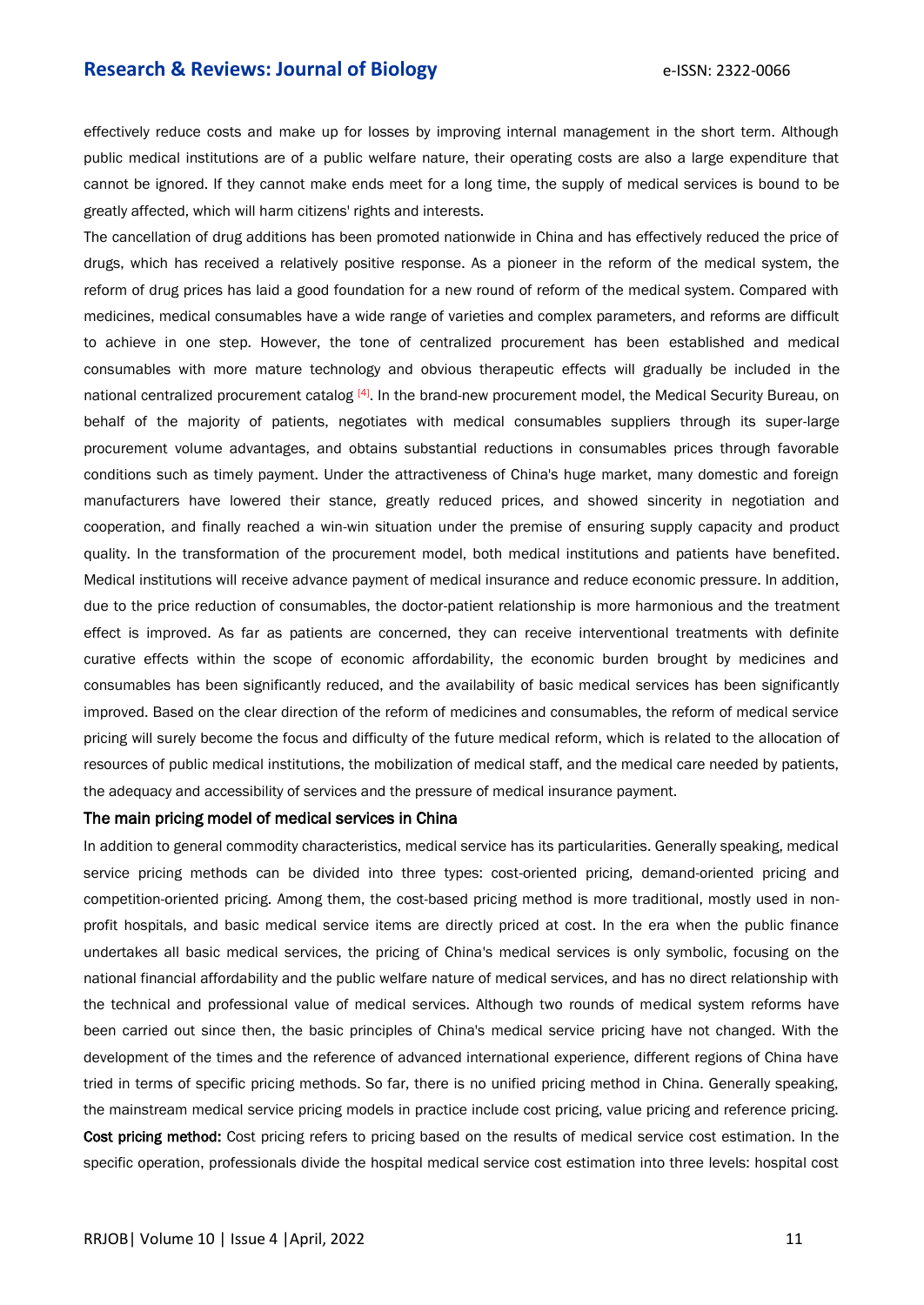estimation, department cost estimation and service item cost estimation. After the total cost of the hospital is calculated, the total cost is allocated to each medical department. Medical departments are divided into direct cost departments and indirect cost departments. Direct cost departments are departments that directly produce medical service items, while indirect cost departments do not directly produce medical service items. Direct cost departments include clinical and medical technology departments, and indirect cost departments are medical auxiliary departments.

The cost pricing method is relatively scientific, and the cost of medical services is used as the main factor in price evaluation, and the price of medical services can reflect the value of medical services to a certain extent. However, this pricing method is more complicated to operate, and more energy is focused on tangible capital such as personnel wages and depreciation of housing equipment in the operation link. It lacks the measurement of the technical cost of medical staff, which is precisely the core of medical services. From this perspective, the cost method does not fully reflect the value of medical services. The price of medical services obtained through this method deviates from the value of the service, which is not conducive to stimulating the enthusiasm and motivation of medical staff to improve their professional capabilities and improve.

Value pricing method: The value pricing method is based on the value elements contained in the medical service items. These elements include human resources, technology, material consumption and medical risks. This pricing method takes into account the special nature of medical services, and takes human resources, medical technology and risks as important factors to conduct a comprehensive investigation. Compared with the cost pricing method, it is a huge conceptual advancement. At the specific level of implementation, different regions have different operating methods. Some regions refer to the United States' practices and invite experts to score the three types of non-material consumption costs of human resources, medical technology, and medical risks, and set their overall proportions to 100%. In some regions, local parameters are brought into the price evaluation based on the pricing model, and the doctor's standard labor costs (including labor time, technical difficulty, and risk level, etc.) and standard auxiliary costs of the project (including sanitary materials, depreciation, etc.) are included in the calculation.

The value pricing method is closer to the true value of medical services. The technical factors and risk factors that affect the quality of medical services are included in the comprehensive consideration of pricing to give special attention, which reflects the characteristics of medical service pricing that are different from other public service pricing. However, since it is difficult to directly obtain information such as the technical level of medical staff, it is replaced by the explicit standard of professional title during operation, which loses the fairness and authenticity of the evaluation. In addition, the basis for the assessment of medical risks comes from historical statistical data, which has a clear empiricism orientation and cannot make specific analysis of specific medical services. It can be seen that, although the value evaluation method is more scientific than the cost evaluation method, it still cannot fully and truly reflect the true value of the medical service, and the medical service price deviates to a certain extent from its value.

Reference pricing method: The reference pricing method is developed from the reference method of drug pricing. Its core idea is to compose a group of drugs with similar therapeutic effects into a reference drug group, and select one or a group of drugs to form the drug reference price of the reference drug group. In the pricing of medical services, the reference pricing method is to compare a certain medical service with the medical services of the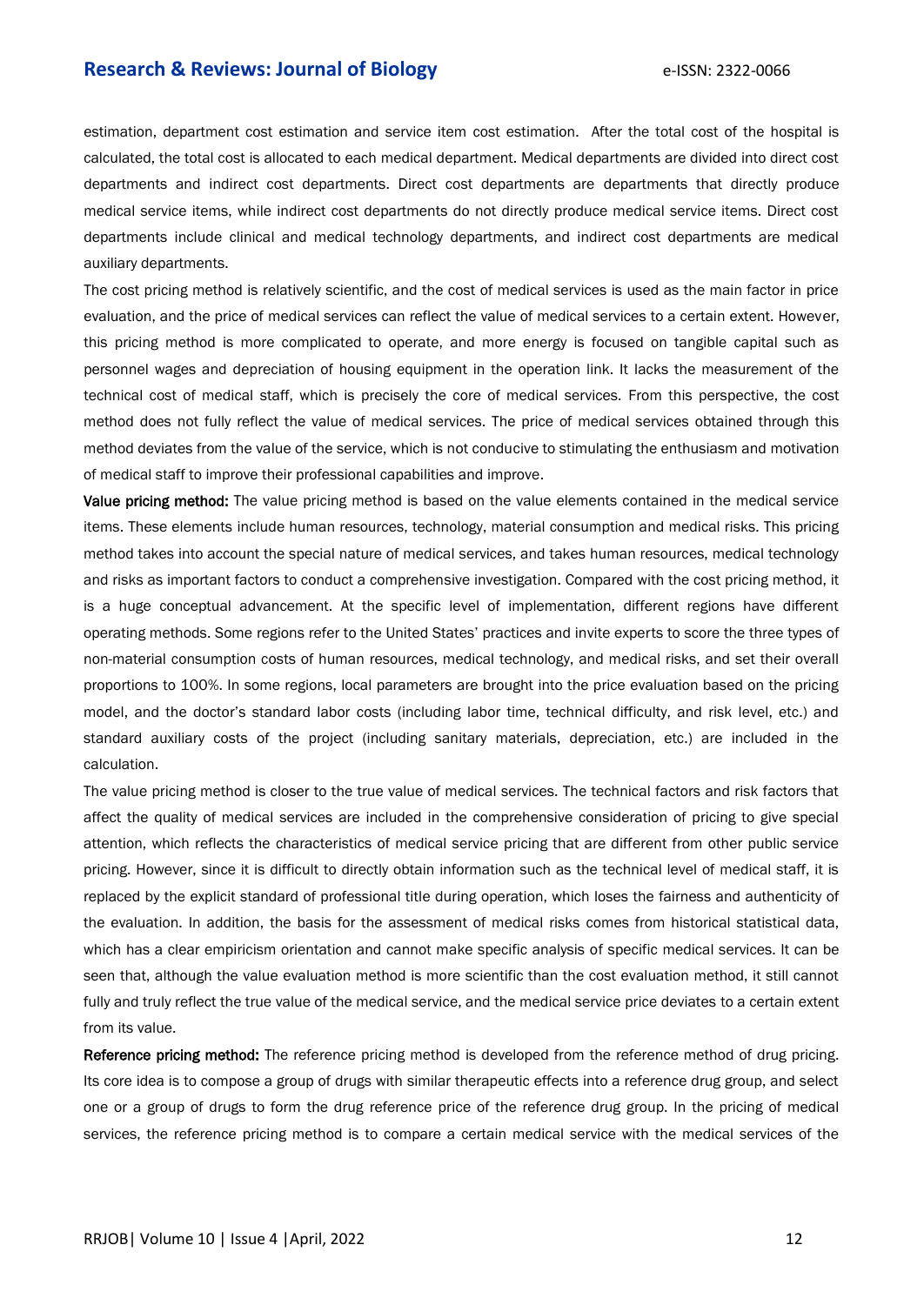reference group. If it can be connected, the original price will continue to be used, and if it cannot be connected, the price will be re-priced.

The reference pricing method is easy to operate, but not rigorous enough. Although it can ensure the steady adjustment of medical service prices and improve patient acceptance, its rigor and scientificity face more prominent challenges. If there is a big deviation between the reference service price and the medical service value, the medical service price based on this will inevitably not reflect the value.

In general, the pricing model of China's basic medical services as a whole follows the idea of cost pricing, and the purpose is to price based on the measurement of service costs, combined with medical insurance reserves and patients' economic affordability. The cost pricing method can more effectively realize the cost compensation function of medical service pricing. However, the overall operating cost of public medical institutions has not been comprehensively reviewed and carefully identified. It is easy to cause problems such as high costs, difficult to optimize management scientifically, and continuous increase in patient burden. The value pricing law pays more attention to the core value of medical services for protecting the lives and health of patients, highlights the special nature of basic medical services different from other basic public services, and is more in line with the ideal model of basic medical service pricing. However, due to the limitations of evaluation methods, many deep-level service values, especially intangible values related to human resources, are difficult to measure and evaluate through relatively simple and efficient methods, which inevitably affect the accuracy of value pricing. The reference pricing method is widely used around the world. It is an optimized method for rapid and scientific pricing of new medical services. Its scope of use is clearly defined and requires the foundation of the cost pricing method. It cannot be used independently.

#### Analysis of medical service stakeholders' appeals

Stakeholder theory: The stakeholder theory originally originated from the business management field in the 1960s, and developed rapidly after the 1980s, and has exerted extensive and far-reaching influence in other fields. Broadly speaking, stakeholders refer to individuals or groups that can influence the realization of a group of goals or can be affected by the process of achieving organizational goals. In a narrow sense, stakeholders refer to individuals or groups who have invested business capital, human capital, financial capital or other valuable capital within the enterprise and need to bear certain risks. At this stage, the broad concept of stakeholders is widely used, and it is used to analyze the cooperative actions and strategic choices of some diverse subjects. For the provision of basic medical services, which is a public service activity, it involves many stakeholders, including the government, medical institutions, medical staff, and patients. The introduction of policies in the reform process requires a comprehensive weighing of the demands and risk tolerance of different stakeholders. Therefore, this study systematically analyzes the current situation and existing problems of China's medical service pricing mechanism under the framework of stakeholders.

The core interest demands of different stakeholders: China's new round of medical system reform is a systematic project led by the central government. The purpose of the reform is to solve the long-standing problems of imbalance in the supply and demand of basic medical services and high costs. The core demand of the government is to improve the inadequate and unbalanced supply of basic medical services, and reduce the financial burden of patients through advanced reform. The newly established Medical Security Bureau in the reform of the administrative structure has played an important role in this round of medical reform, coordinating resources from various sources, promoting communication and cooperation among different departments, and striving to make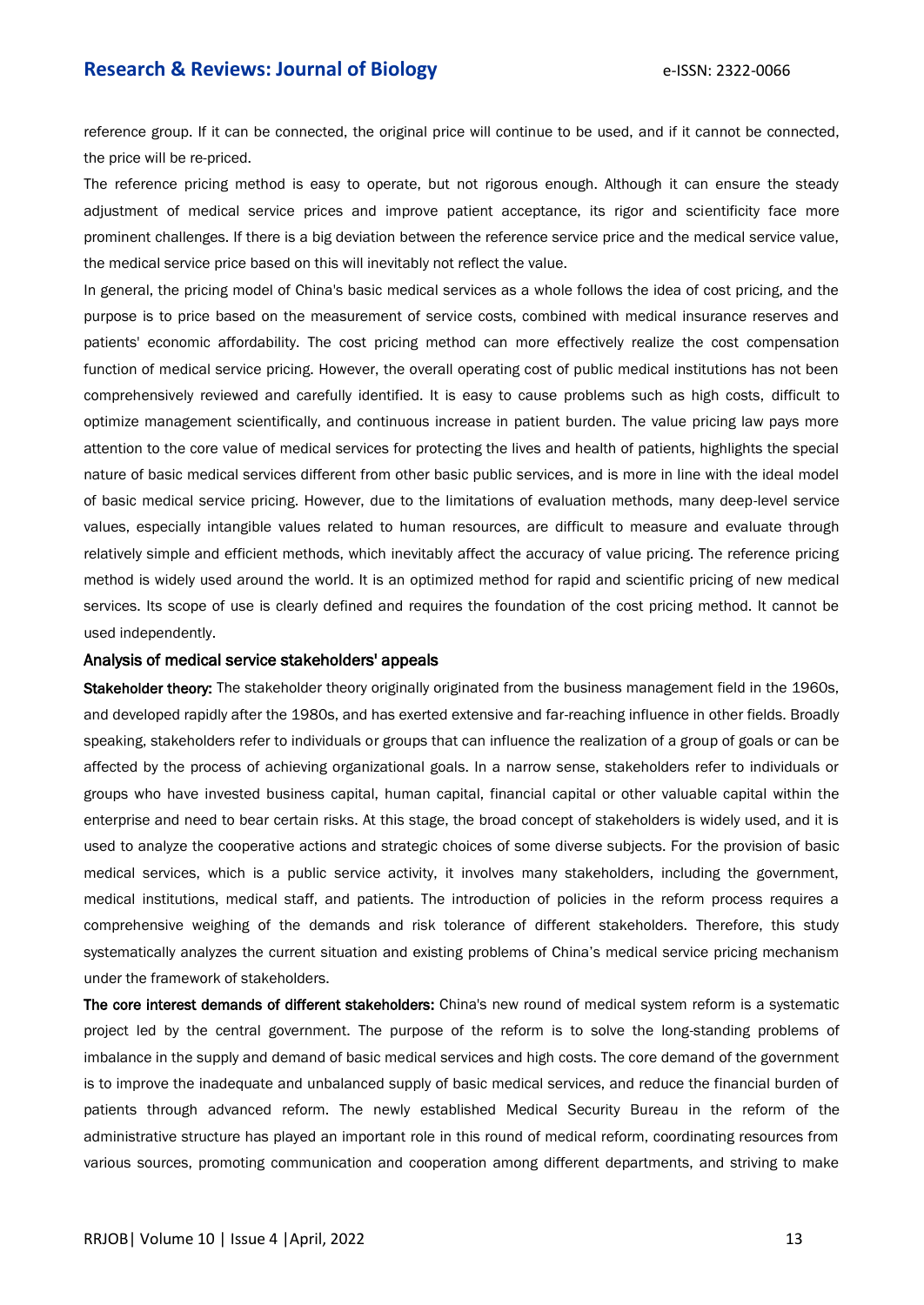use of the medical security fund's size advantage to play a game with medical service providers. Although public medical service institutions have an obvious charity nature, the interests of their property owners and managers are not completely consistent. For property owners, they are more concerned about whether the public welfare nature of public hospitals can be fully implemented, and whether they can provide sufficient and high-quality basic medical services to improve the health of local patients. The managers of public medical institutions are more economically rational. They manage and operate public hospitals as profitable commercial organizations, hoping to maintain a good social reputation, attract more talented people, receive more patients, expand their business scale, and improve infrastructure construction and provide employees with better remuneration. As the terminal provider of medical services, medical staffs are more concerned about the recognition of their social status and work value, hoping to exchange professional skills for more generous economic returns and maintain a decent standard of living. As recipients of medical care services, patients hope to get accurate diagnosis and timely treatment in time under the situation of serious asymmetry between medical and pharmaceutical information [5-7]. At the same time, they do not want the whole family to fall into financial distress due to personal illness.

Analysis of the demands of various stakeholders in different pricing models: When the cost pricing method is adopted to price basic medical services, the Medical Security Bureau's demand for cost reduction is difficult to achieve. Subject to cost pricing's neglect of the overall operating costs of public medical institutions, medical insurance payments can only passively receive the results of the cost pricing method. Under this less restrictive pricing model, public medical institutions can have greater freedom in optimizing internal management, and their operating costs will not be compressed, and they will easily fall into increasing scale and focus on infrastructure. For medical staff, this pricing method cannot clearly distinguish between the different levels of technology and experience accumulated between individuals, and it is easy to cause a passive state of being content with the status quo and not being enterprising. For patients, due to their aphasia in the pricing of medical services, they can only passively accept the pricing results, their vital interests will inevitably be harmed, or at least they cannot be maximized.

When the value pricing method is adapted to price basic medical services, the Medical Security Bureau's burden of medical expenses is closely related to the value of medical services enjoyed by patients, and it is easier to optimize the allocation of funds. As far as public medical institutions are concerned, they no longer blindly pursue hardware upgrades, but focus their development on talent introduction and training, and internal management optimization, so as to fundamentally improve the quality of basic medical services and form a virtuous circle. For medical staff, their professional value is respected and financial compensation is obtained, which is conducive to stimulating their internal driving force for self-improvement. For patients, the pursuit of service quality by public medical institutions and the improvement of the professional level of medical staff will provide practical guarantees for the improvement of their health conditions, which is conducive to the realization of their core demands.

When adopting the reference pricing method to price some new medical services, because the prerequisite is the cost pricing method for existing medical services, there is no obvious difference from the cost pricing method in terms of impact on various stakeholders. The general idea of the reference pricing method is to sacrifice a certain degree of accuracy in exchange for the convenience and speed of pricing. This is not good for the refined management of new medical service providers, and it is not conducive to optimizing the core interests of the Medical Security Bureau, medical workers and patients.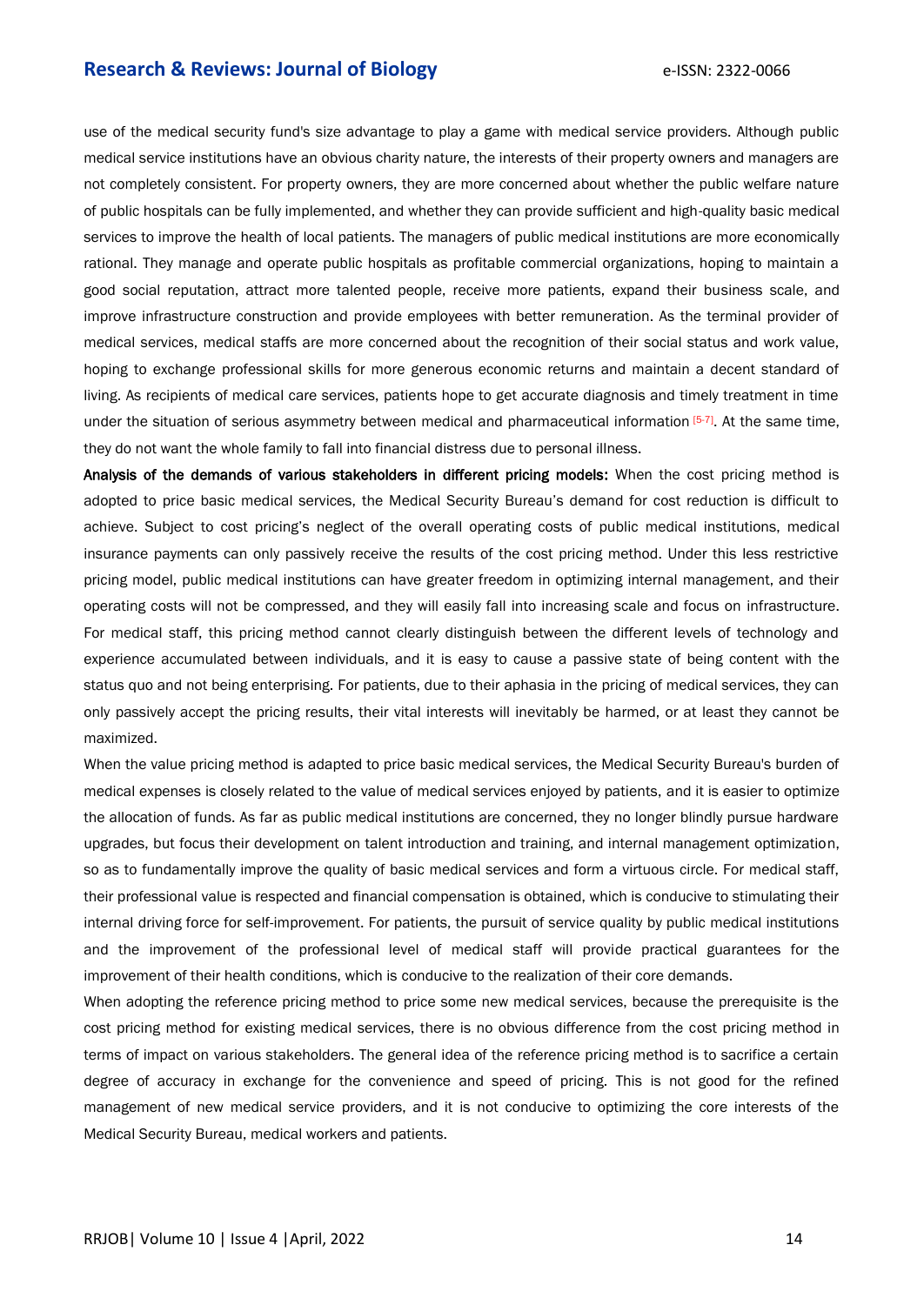# RESULTS AND DISCUSSION

#### Problems with pricing of medical services in China

From the perspective of stakeholders, no matter which pricing mechanism is adopted, China's current medical service pricing mechanism cannot accurately reflect its value. Due to the prevalence of underestimation of medical service prices and small differences in the pricing of different levels of medical institutions, it is difficult for the government to guide the effective allocation of basic medical service resources through the pricing mechanism [8,9]. Medical institutions and patients are more likely to collude and cause a waste of medical insurance funds. As for public medical institutions, the value of medical services is underestimated, which gives them good reasons to make additional income through unethical means such as prescribing large prescriptions and repeated examinations to make up for economic losses, provide doctors with a relatively generous return<sup>[10]</sup>. For medical workers, the current pricing mechanism for medical services seriously underestimates the value of their professional knowledge and services, and cannot form an incentive effect; in an environment where hospital management is relatively loose, doctors have the motivation to collude with the hospital and use information asymmetry to induce patients receive over-diagnosis and treatment in order to obtain income returns that match their service value and social status. Patients are in an absolute disadvantaged position in front of medical institutions and medical staff, and lack professional knowledge and choice in the face of diseases. In most cases, they follow the doctor's recommendation for examination and treatment. It is inevitable that minor diseases will be cured and unnecessary medical expenses will be burdened. It can be seen that under the existing medical pricing mechanism, the interests of all stakeholders have been harmed to varying degrees. In the absence of effective communication channels, the interests of all parties are difficult to reconcile. In the context of the cancellation of drug markups and the centralized procurement of consumables, the gap between revenue and expenditure of public medical service institutions has increased significantly. Medical service fees, as the main channel to make up for the operating costs of public medical institutions, shoulder major responsibilities. The general keynote of China's medical service pricing has long adhered to public welfare, taking into account the affordability of the people, and there is a clear departure from the value of medical services. Under the requirements of controlling the overall level of medical service prices and adjusting the price structure at this stage, the adjustment space for medical service prices is still relatively limited. The reform at this stage can only be called a transitional stage, which cannot fundamentally solve the problem of the medical service pricing mechanism (Figure 1).



#### Figure 1. Consumer Price index-Health care and medical services in China. \*Note: Consumer price index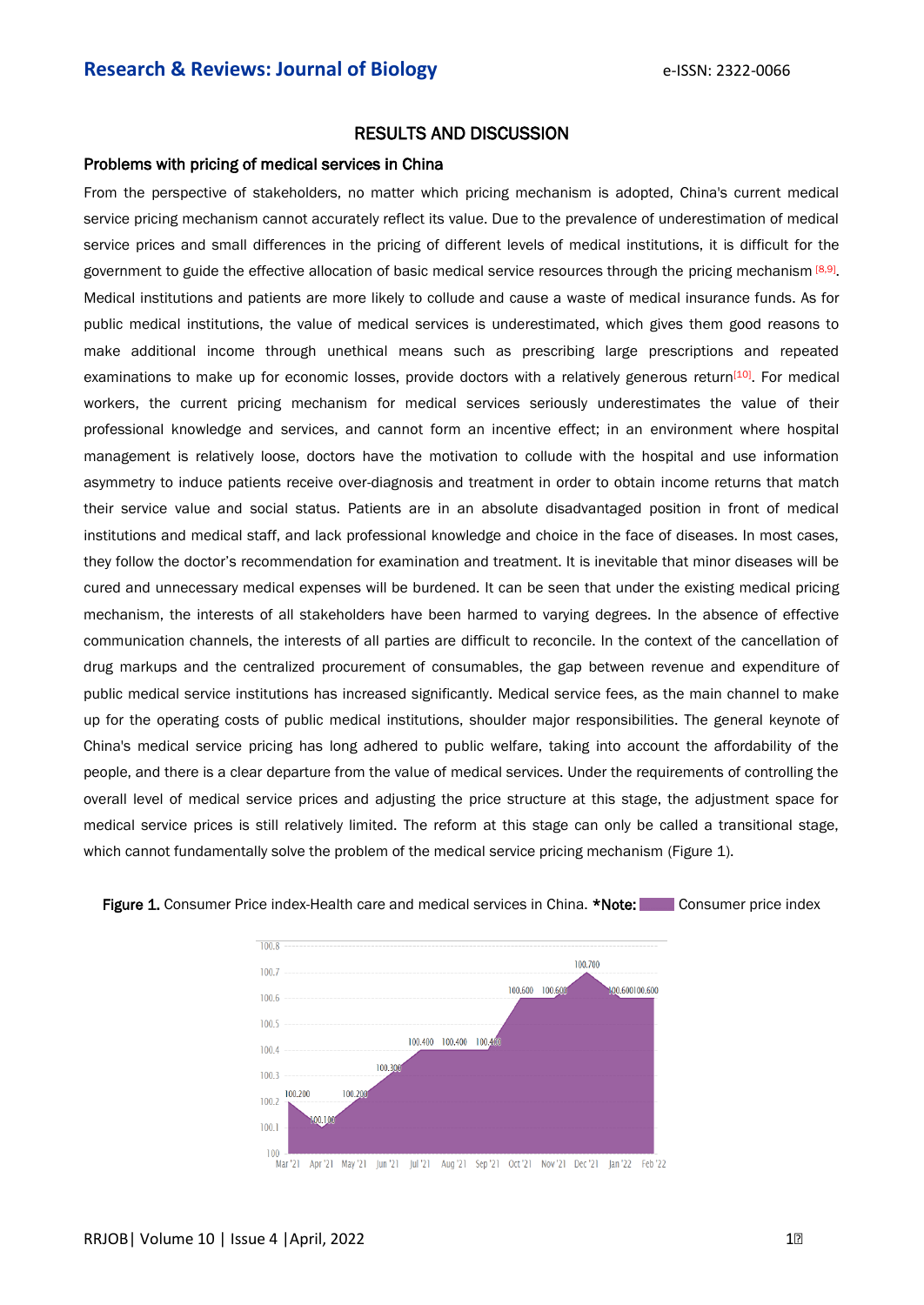Failure to reflect the value of medical services: The cost evaluation method and the reference pricing method ignore the important factors of medical services, such as human resources, technology and service risk. Although the value evaluation method considers the human and technical factors related to the quality of medical services, this evaluation method is relatively simple and rough, which cannot reflect the impact of each medical staff's actual technical level on the medical effect, and is easy to cause problems and negative incentive. Based on the cost evaluation method, the reference value method simply compares the new medical services with the existing medical services according to the comparative thinking, and determines the price through fine-tuning coefficient. In essence, the evaluation thinking has not changed. In essence, the evaluation thinking has not changed. Medical service is an experiential professional work, medical staff's knowledge base, judgment ability; diagnosis experience and emergency response determine the treatment effect to a large extent. These intangible factors are difficult to be quantified by explicit indicators. Therefore, the existing medical service pricing mechanism is difficult to accurately reflect the real value of this special labor.

It is difficult to make up for the operating costs of public medical institutions: For a long time, China's public medical institutions are public welfare, not for profit. Under such a guiding principle, the price of medical services has obvious administrative orientation, and has made substantial concessions to adapt to the residents' ability to pay, which is far lower than the cost and value of medical services. In the era of national financial full subsidy, the underpricing of medical services has not caused negative impact and social concern. With the increasing pressure of public finance, the economic pressure brought by the low pricing of medical services on public hospitals has become increasingly prominent; in the era of policy relaxation, it is very common to supplement medicine, consumables and inspection, which affects the credibility and public image of public medical institutions, increases the burden of patients, and causes the tension between doctors and patients. Although in the era of allowing the sales of drugs and medical markups, the price of medical services is still seriously lower than its cost and value. It is difficult for doctors' professional ability to be recognized through service pricing. Doctors can only make selfcompensation through excessive medical means such as issuing large prescriptions and increasing examination items to maintain work motivation. This is undoubtedly a strategic choice with bad social influence. Since the new round of medical system reform, medical service price as an important chip to make up for the loss caused by the cancellation of drug and consumables mark-up has aroused great concern of the whole society. Even in the policy environment of allowing upward adjustment, the upward floating space of medical service price is still limited. Limited by the income range reduced by medical institutions, even if the price of some medical services is increased, the price of some medical services is still seriously lower than its cost and value. In reality, the price increase of medical services is limited, which can only be increased by 5%-15% on the basis of the original price. Many medical institutions also need to optimize internal management, strengthen consumables management and personnel training to save costs in order to maintain the basic operation. It is difficult to make up for the income loss of public medical institutions only by adjusting the price of medical services. The financial pressure and the pressure of hospitals should not be underestimated.

Lack of positive incentives for medical staff: Medical service is a highly professional and technical work, which has high requirements for the training background, internship years, clinical experience, psychological quality and other comprehensive quality of the employees. Medical staff is social elites in many countries in the world, and have a high social status. At present, the pricing of medical services in China is mostly based on the quantifiable indicators such as title, length of service, education and so on. The evaluation rule simplifies the medical skill level, and it is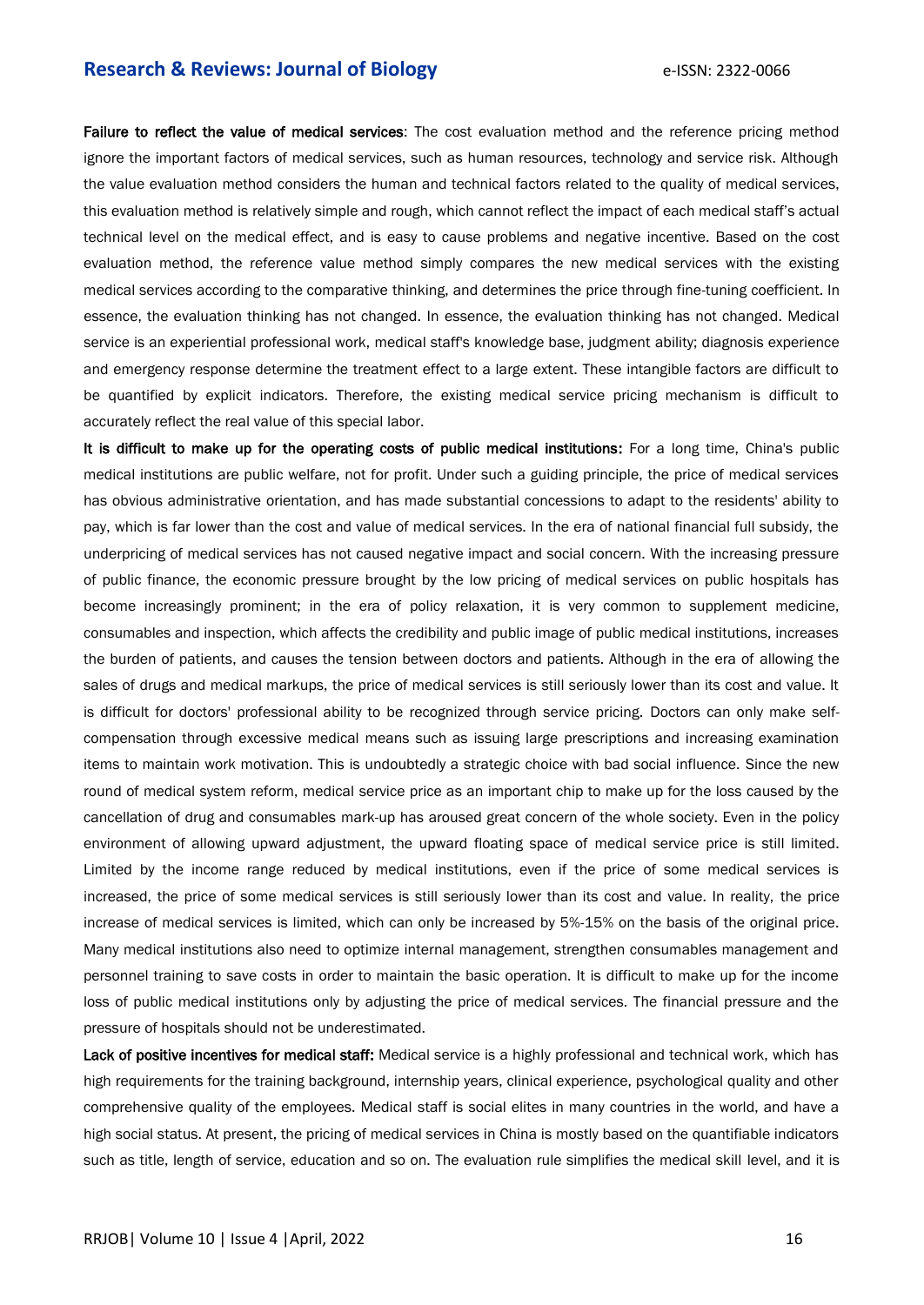very unfair to young medical workers. In the actual operation process, young doctors cannot be encouraged to use their spare time to continue learning and improve their professional ability, which is not conducive to the formation of a positive industry atmosphere. With the continuous progress of science and technology, the gradual deepening of human cognition of diseases, and the evolution of disease spectrum due to the changes of people's living habits, these changes have put forward high requirements for doctors' self-improvement motivation and ability. The medical service industry also needs an incentive mechanism for the continuous improvement of doctors, and the pricing of medical services should become a powerful means.

It is not conducive to the optimal use of medical insurance funds: China's medical security funds come from employers and workers, which is a strong guarantee for residents' basic medical service needs, and is related to social stability and the national economy and people's livelihood. Due to the limited fund of medical insurance, it is very important to improve the level of fund management and use. Under the current pricing mode of medical services, the operating costs of public medical institutions are difficult to be effectively controlled, which is easy to cause a vicious circle of scale expansion. Although the relevant government departments will restrict the service pricing of public medical institutions in the form of medical service pricing catalogue, it is difficult to grasp the actual cost of basic medical services in the short term due to the widespread existence of information asymmetry and the difficulty of cost research. Medical insurance funds are more passive to accept the pricing of medical services, lack of game space, and cannot form a forced pressure on public medical institutions. If we take a default attitude towards the waste of resources of medical institutions in the pricing process, the waste of medical insurance funds will be inevitable, and the overall interests of the public will be damaged.

Difficult to meet the core demands of patients: Patients generally lack medical expertise and have no channels to express their opinions, so they are in a completely passive position in the process of receiving basic medical services and can only choose to listen to doctors' recommendations for treatment. Under the existing medical service pricing mechanism, the interests of patients are not the focus of consideration, and the price of medical services has an obvious cost compensation orientation. Although the affordability of patients will be considered, it cannot reverse the pricing mechanism's consideration of the operating costs of public medical institutions. Medical service is a rigid demand. Patient benefits, a variable that should be a core consideration, cannot be respected in practice, and their right to health cannot be fully guaranteed.

#### The direction of future reforms

In the future, China's medical service pricing reform should respect the core demands of different stakeholders, and provide them with platforms and channels to express opinions, communicate and coordinate through mechanism construction, so as to reduce the utility loss caused by information asymmetry and strive to achieve win-win cooperation. The reform of medical system is a systematic project involving multiple stakeholders, which needs to consider the interests of all parties and resource allocation, and balance the overall public value. Nowadays, the price reform of medicine and consumables has made clear the direction and steadily promoted. The reform of medical service price should strike a balance between "stability" and "reform".

Highlight the difference in service pricing of different levels of public medical institutions: Basic medical service is an important defense line for people's health. Equalization of basic public service requires residents in different regions to enjoy roughly the same medical service, which requires that public medical resources can be evenly distributed across the country. At present, most of the high-quality medical resources are concentrated in provincial capitals or municipalities directly under the central government, so it is not realistic to allocate the resources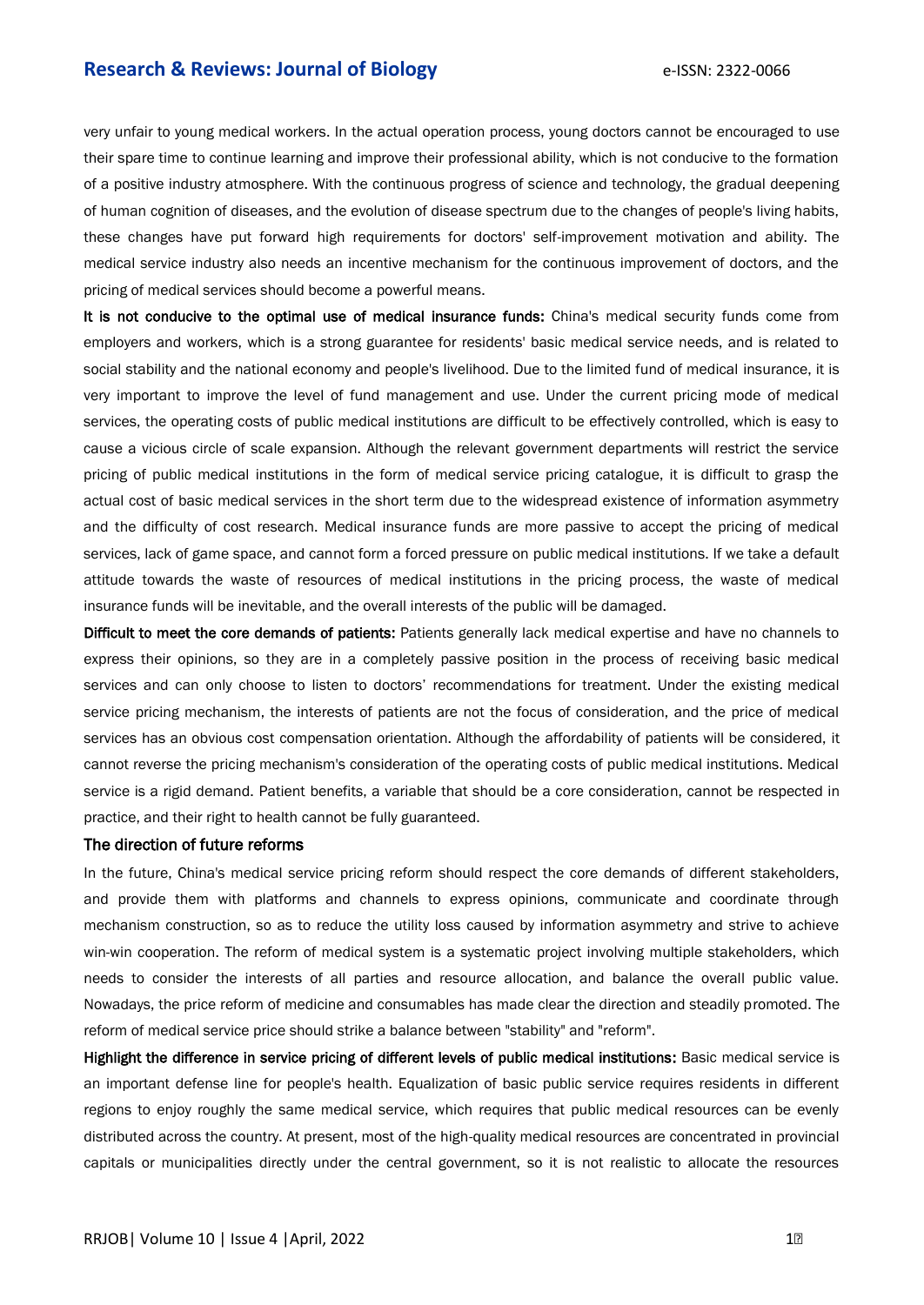equally in the short term. The severity and treatment difficulty of different diseases are different. The concept of hierarchical diagnosis and treatment helps to allocate medical resources reasonably and avoid the run on highquality medical resources. However, at present, there is no obvious difference between the medical service pricing of primary medical institutions and that of high-level medical institutions in China. Patients still prefer to go to highlevel medical institutions in the face of health threats brought by diseases. Price is an important signal of resource allocation, and the implementation of hierarchical diagnosis and treatment needs to continue to explore the service pricing of different levels of medical institutions. For patients with diseases with obvious symptoms, simple diagnosis and mature treatment technology, they should be guided to primary medical institutions through lower diagnosis and treatment price. In this way, we can not only make full use of the hardware resources of primary medical institutions, avoid the waste of vacant resources, but also improve the accessibility of basic medical services, ensure that patients get timely treatment. For diseases with complex conditions and difficult diagnosis and treatment, we should highlight the unique advantages of high-quality medical resources, and fully consider the difficulty and risk of disease treatment, medical skill level, medical care experience and comprehensive judgment ability in medical service pricing, so as to fully reflect the value of medical service and give full respect to medical staff's professional technology and experience. Under the screening of price signals, patients can rationally judge their own conditions and choose whether to accept the medical services of high-level medical institutions, so as to avoid the situation that minor diseases occupy high-quality and scarce medical resources and guide the rational allocation of resources. For the treatment of difficult and complicated diseases, it is more necessary to reflect the unique value of doctors' service, make separate pricing, and encourage medical staff to study business, improve technical level and enrich case accumulation.

Grasping the timing of reforms to prioritize: Under the goal of medical system reform to solve the problem of "difficult to see a doctor" and "expensive to see a doctor", the reform of medical service price should maintain a relatively conservative rhythm and control the adjustment range in the short term. The problem of "expensive medical service" has been widely criticized. Today, the reform of the medical system has entered the deep water area, which is more noticeable. All reform measures must be very careful. Today, with the cancellation of the markups reform of drugs and consumables, it is a mature opportunity to adjust the price of medical services appropriately, which is easy to be accepted by patients. Within the scope of income loss of medical institutions, appropriately increasing the price of medical services to make up for the economic loss is not only the most effective solution to increase financial subsidies, but also an important guarantee to maintain the existing supply capacity of medical services. In the near future, we should adhere to the guidance of moderately adjusting the price of medical services in public medical institutions, give priority to the adjustment of medical services with a higher degree of deviation between pricing and value, and give financial compensation and recognition to medical workers as much as possible. In the process of adjustment, factors such as medical skill level, judgment ability, risk prediction and emergency response ability of medical staff should be taken into consideration, and pricing scheme should be refined to reduce the deviation between pricing and service value as much as possible.

Let medical service pricing gradually return to service value: In the long run, the direction of medical service pricing mechanism reform in China should be as close to the service value as possible. There are obvious differences between medical service, medicine and consumables pricing. Many intangible factors related to the quality of medical service are difficult to be quantified by appropriate indicators and reflected as pricing. The ultimate goal of medical services is to raise the health level of residents, reduce the incidence rate of diseases and improve the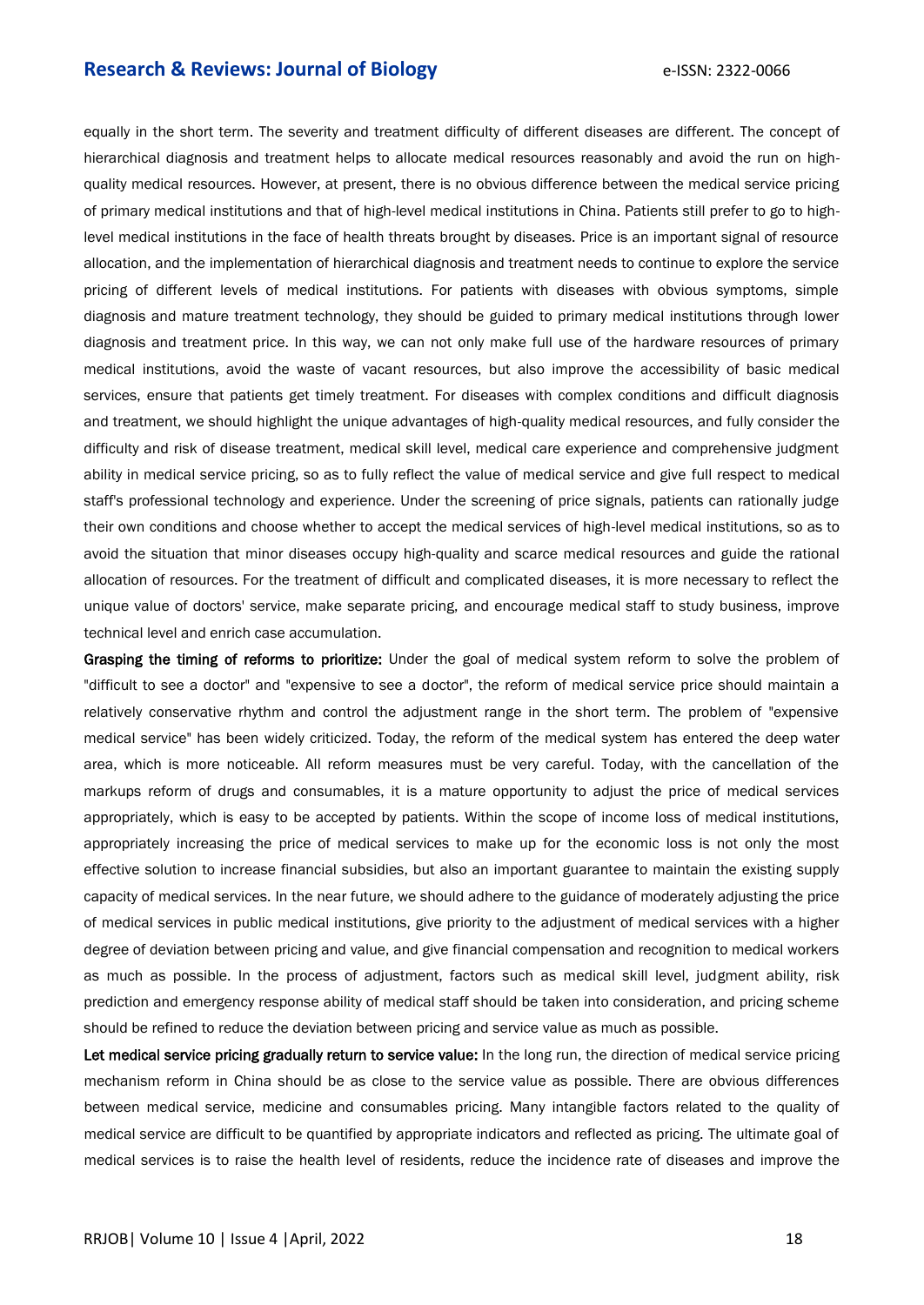cure rate. The value of medical services should be measured by the improvement of the health status of residents in a certain area, not only the number of hospitalized patients, the number of hospitalized patients and the cure rate. The highest level of medical treatment is "preventive treatment", that is, health education and disease prevention. The existing pricing mechanism of medical services makes high-level medical institutions strive to attract excellent talents from primary medical institutions through high salaries and continuously upgrade infrastructure and hardware through commercial loans in order to maintain the image of industry pioneer. This kind of development idea objectively widens the gap with primary medical institutions; a form siphon effect in a certain region, and intensifies the situation of medical service resource run. In the future, we should fundamentally change our thinking, give different medical institutions different coefficients according to the health status and disease occurrence of residents in different regions, and encourage medical institutions and medical workers who have made outstanding contributions in disease prevention and health education. More and more medical workers should be attracted to participate in the work of disease prevention, to improve the awareness level of ordinary residents from the aspects of cognitive concept and basic medical knowledge, to improve their physical fitness by improving their living habits and choosing appropriate exercise methods, to reduce the incidence of diseases, and to fundamentally save medical resources. In the future, on the basis of considering the pricing of medical services by different medical service values and doctors' medical skills, different levels of financial incentives should be given to different medical institutions for their contributions to disease prevention [11].

Improve the voice of medical insurance institutions in the pricing of medical services: The reform of administrative institutions accompanying the deepening reform of the medical system has played an important role in promoting at the organizational level, and the establishment of the Medical Security Bureau has provided a strong guarantee for strengthening the management of medical insurance funds. In the process of the reform of drug prices and medical consumables pricing, the Medical Security Bureau formed a bargaining chip through its representatives of the ability to pay for the majority of patients and its huge amount of funds, and safeguarded the interests of the majority of the people through procurement negotiations and optimizing payment methods [12]. In the future, in deepening the reform of medical service pricing, it is still necessary to give full play to the unique advantages of medical insurance institutions, design a diversified combination of payment methods, and force the pricing mechanism to pursue the core value of medical services, maintain the core demands of patients, and change the current situation where the right to speak is lacking.

Constructing a smooth channel for patients' interest appeals: Patients are both the payer of medical insurance funds and the recipient of basic medical services. Their dual status determines their pursuit of cost-effective medical services. In today's construction of a service-oriented government, the quality of basic medical services also needs to accept judgment and feedback from the majority of patients. In the future, in the process of pricing basic medical services, the opinions of patients should be extensively collected through standardized information platforms, so that their appeals can be expressed smoothly and valued and answered in a timely manner. The process of information exchange itself is a process of enriching patient knowledge [13]. It will inevitably improve the status quo of ordinary patients who lack basic medical knowledge and do not understand the pricing model over time, enhance doctor-patient understanding, and reduce social conflicts.